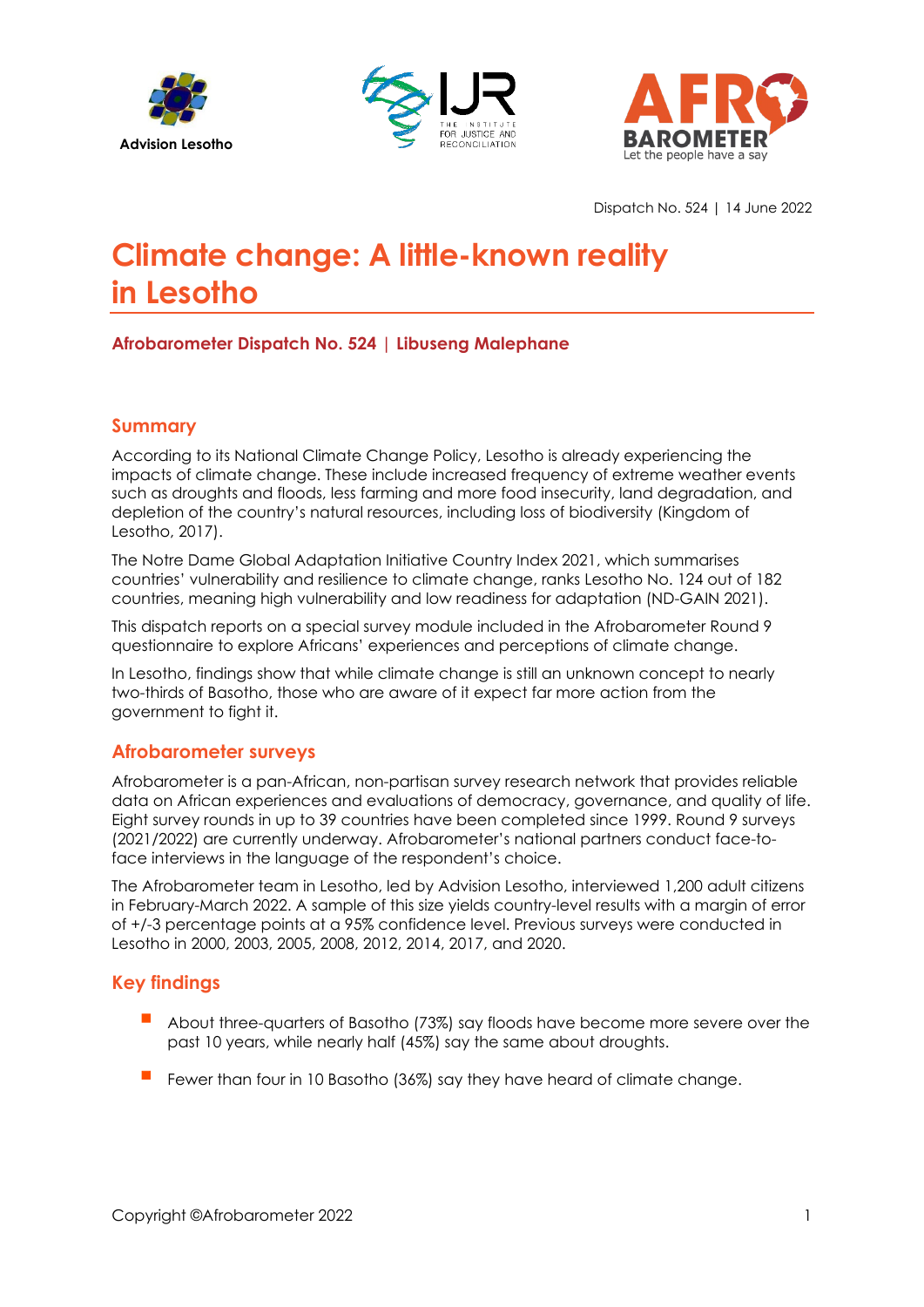

- Among those who are aware of climate change:
	- o Almost nine in 10 (88%) say it is making life in Lesotho worse.
	- o Half (51%) believe that ordinary citizens can help curb climate change, and nearly seven in 10 (69%) want the government to take immediate action to limit climate change, even if it is expensive, causes job losses, or takes a toll on the economy.
	- o Only small minorities are satisfied with efforts by the government (7%), developed countries (7%), business and industry (10%), and ordinary citizens (21%) to fight climate change.

#### **Severity of extreme weather conditions**

Before asking about climate change, Afrobarometer asked respondents about their experiences with extreme weather conditions. Almost three-quarters (73%) of Basotho say floods have become "somewhat more severe" or "much more severe" over the past decade (Figure 1).

Assessments are divided when it comes to drought: 45% report that they have become more severe, while 43% say they have become less severe.



**Figure 1: Severity of droughts and floods** | Lesotho |2022

*Respondents were asked: In your experience, over the past 10 years, has there been any change in the severity of the following events in the area where you live? Have they become more severe, less severe, or stayed about the same?*

Compared to 2017, the proportion who say droughts have gotten more severe has decreased by 34 percentage points, from 79% in 2017, while perceptions of worsening floods have increased by 59 percentage points, from just 14% in 2017 (Figure 2).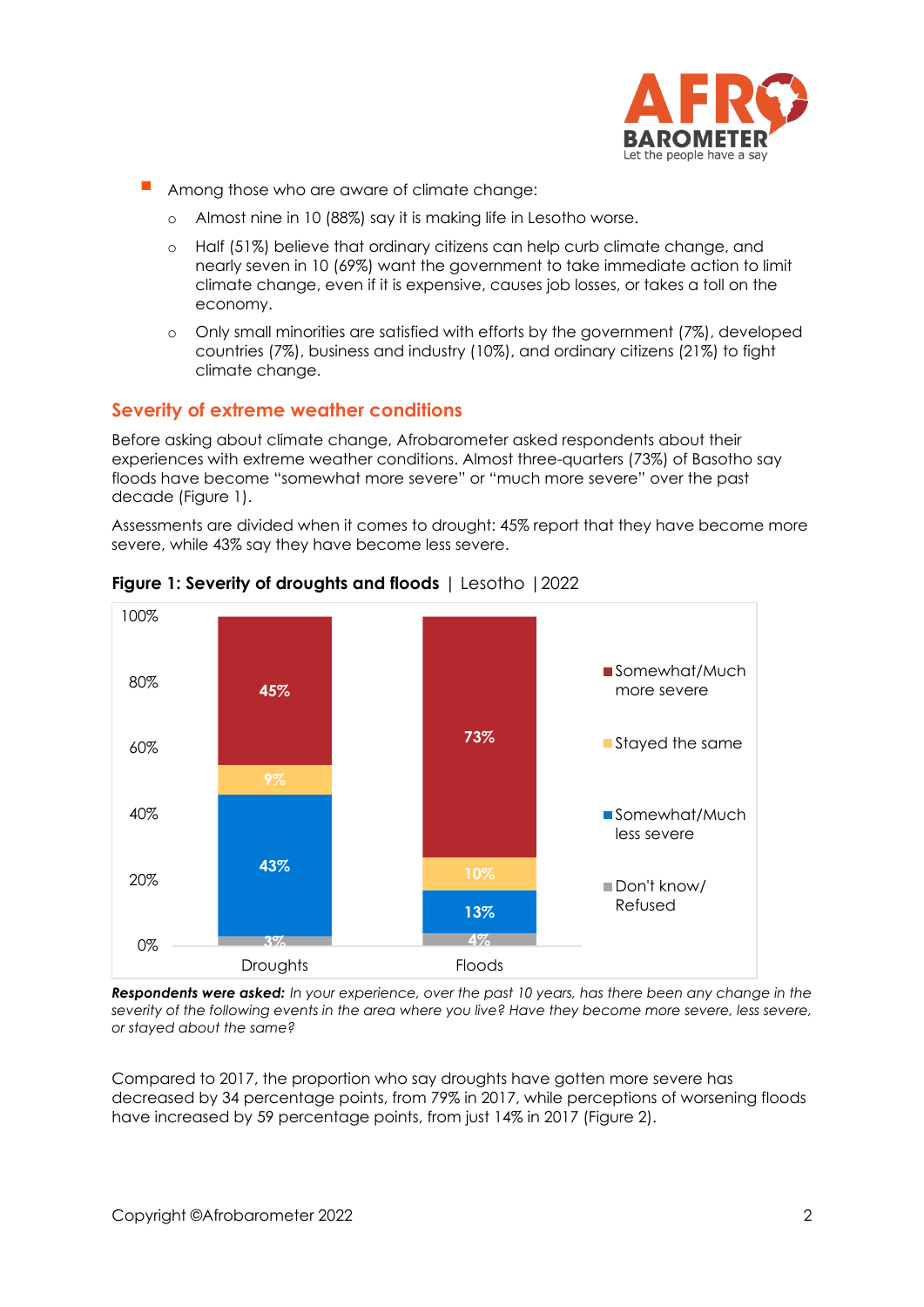

Urban and rural residents differ little in their experience of these climatic events. Economically well-off respondents (those experiencing low or no "lived poverty"[1](#page-2-0)) are somewhat less likely to see increasingly severe floods, conceivably because they are more sheltered than their less-well-off counterparts (Figure 3).



**Figure 2: Severity of droughts and floods** | Lesotho | 2017-2022

*Respondents were asked: In your experience, over the past 10 years, has there been any change in the severity of the following events in the area where you live? (% who say "somewhat more severe" or "much more severe")*





*Respondents were asked: In your experience, over the past 10 years, has there been any change in the severity of the following events in the area where you live? (% who say "somewhat more severe" or "much more severe")*

<span id="page-2-0"></span><sup>&</sup>lt;sup>1</sup> Because the sample experiencing "no lived poverty" is relatively small (n=71), findings have a relatively large margin of error.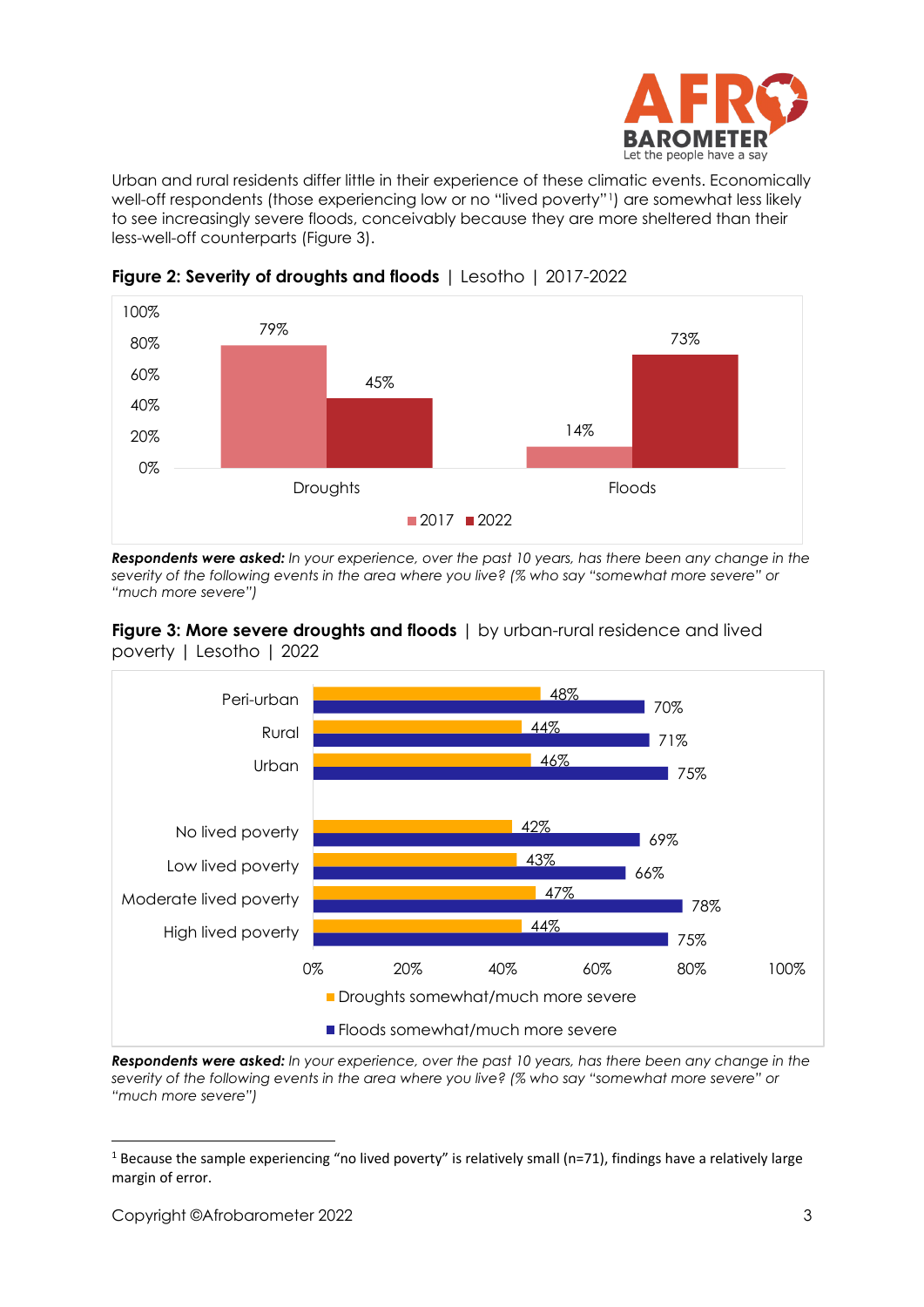

# **Awareness of climate change**

Fewer than four in 10 Basotho (36%) say they have heard of climate change. This is a 22 percentage-point decline from 2019 (58%), perhaps reflecting high public awareness of the lack of rain – though not necessarily of "climate change" – in 2019 (Figure 4).

**Figure 4: Awareness of climate change** | Lesotho | 2017-2022



*Respondents were asked: Have you heard about climate change, or haven't you had the chance to hear about this yet?*

Although drought and flooding have immediate consequences for agriculture in rural areas, awareness of climate change is far lower among rural residents than urban and peri-urban residents (28% vs. 43%-45%) (Figure 5). Poorer citizens are less familiar with the term "climate change" (28% among those with high lived poverty vs. 49% among those with no lived poverty), and citizens with at least secondary education are two to three times as likely as the uneducated to have heard of climate change (46%-65% among those with secondary or post-secondary education vs. 20%-22% among those with primary or no formal education).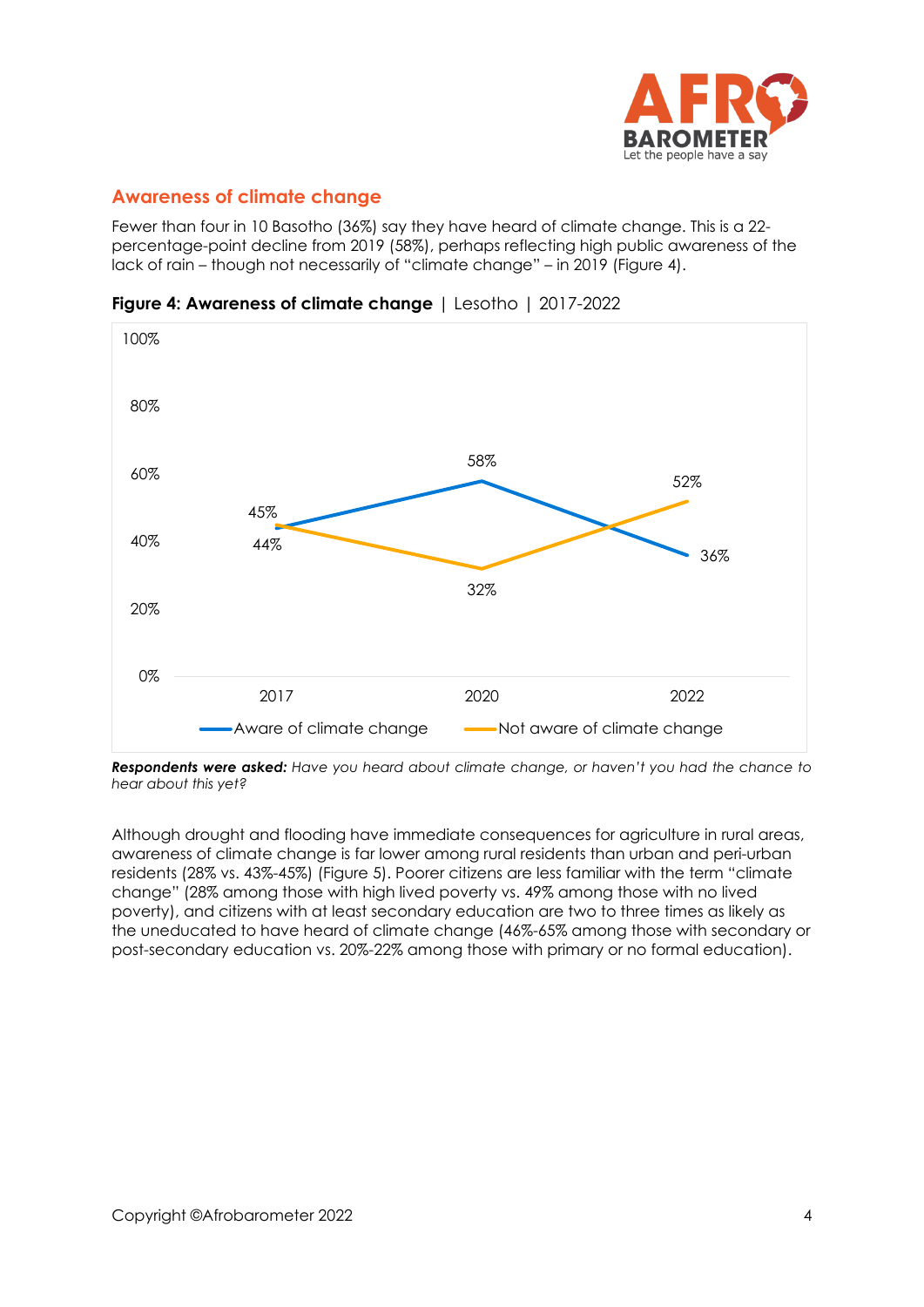



**Figure 5: Awareness of climate change** | by demographic group | Lesotho | 2022

*Respondents were asked: Have you heard about climate change, or haven't you had the chance to hear about this yet? (% who say "yes")*

Awareness of climate change also increases with respondents' news consumption. Among those who never or seldom (less than once a month) get news from the radio, television, social media, the Internet, or newspapers, only 23%-31% have heard of climate change (Figure 6). But awareness of climate change is as high as about six in 10 among respondents who frequently get news from newspapers (62%) and the Internet (57%), and about five in 10 among regular consumers of news from social media (52%) and television (48%).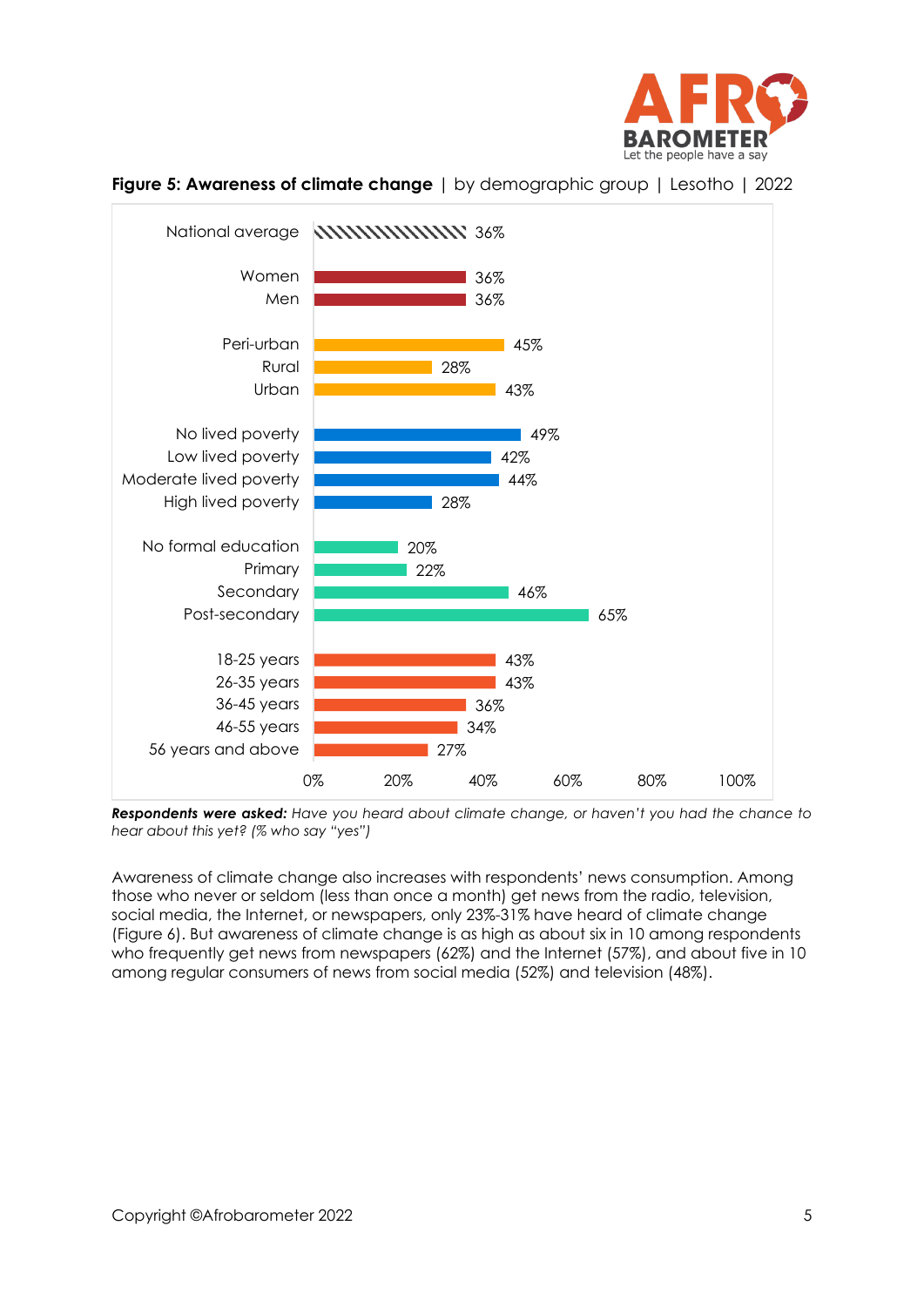



#### **Figure 6: Awareness of climate change** | by news media consumption | Lesotho | 2022

*Respondents were asked: Have you heard about climate change, or haven't you had the chance to hear about this yet? (% who say "yes")*

# **Effects of climate change**

Among citizens who are aware of climate change, about nine in 10 (88%) say it is making life in Lesotho "somewhat worse" or "much worse," a modest decrease from 2020 (94%). Only one in 10 (10%) say it is making life better (Figure 7).



### **Figure 7: Effects of climate change** | Lesotho | 2017-2022

*Respondents who are aware of climate change were asked: Do you think climate change is making life in Lesotho better or worse, or haven't you heard enough to say? (Respondents who are not aware of climate change are excluded.)*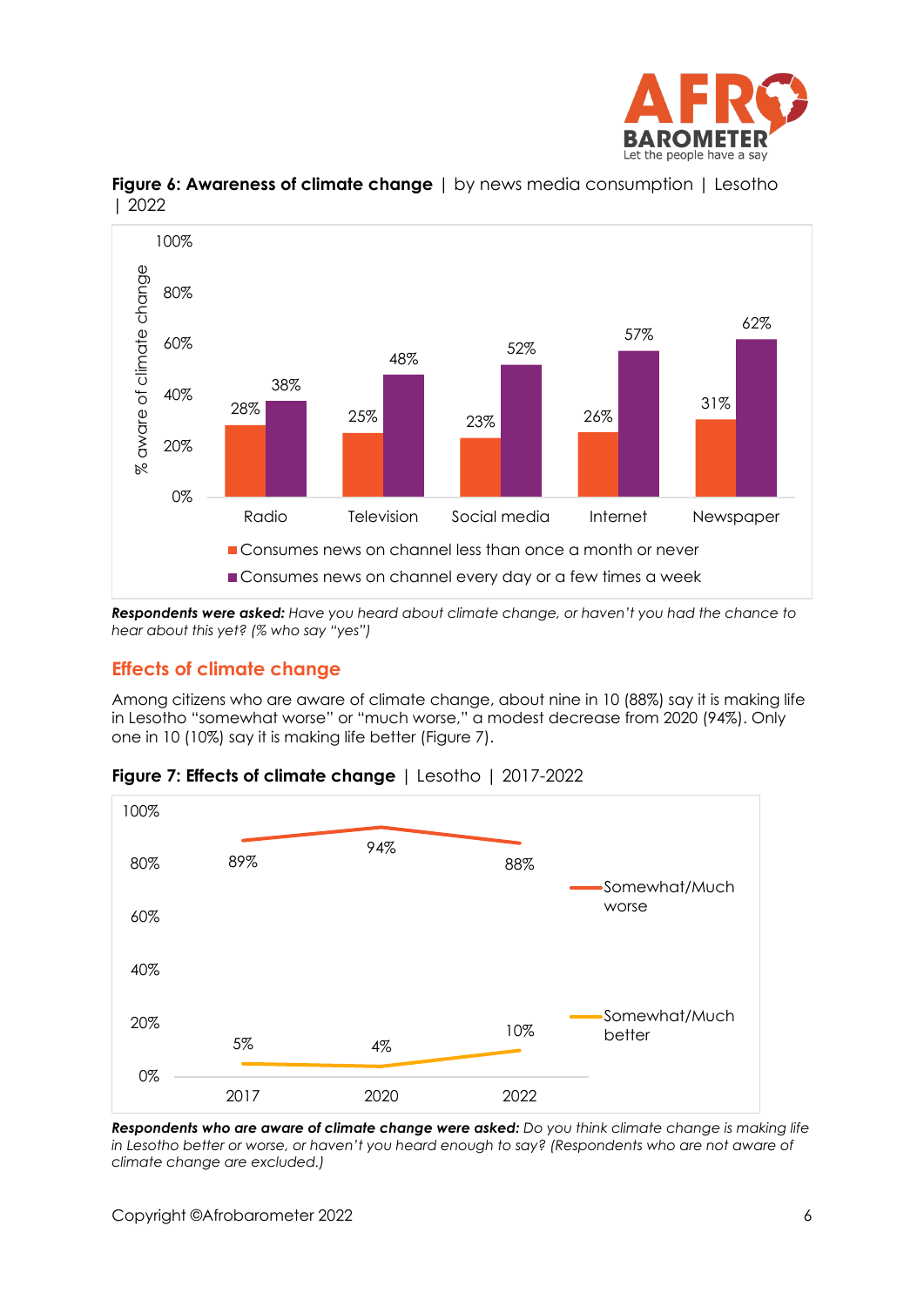

Urban residents (92%) and the highly educated (90%) are more likely to see climate change as making life worse than are rural residents (83%) and the unschooled (75%) (Figure 8).





*Respondents who are aware of climate change were asked: Do you think climate change is making life in Lesotho better or worse, or haven't you heard enough to say? (% who say "somewhat worse" or "much worse") (*Respondents *who are not aware of climate change are excluded.)*

# **Fighting climate change**

A majority of Basotho believe that the government and, to a lesser extent, citizens have a role to play in limiting climate change. Half (51%) of respondents who are aware of climate change "agree" or "strongly agree" that citizens can help to curb climate change. And more than two-thirds (69%) want their government to take steps now to limit climate change, even if it is expensive, causes job losses, or takes a toll on the economy (Figure 9).

In fact, as far as Basotho are concerned, the government (44%) has the primary responsibility for fighting climate change and reducing its impact. Some survey respondents assign this responsibility primarily to citizens (18%), developed countries (18%), business and industry (9%), and traditional leaders (3%) (Figure 10).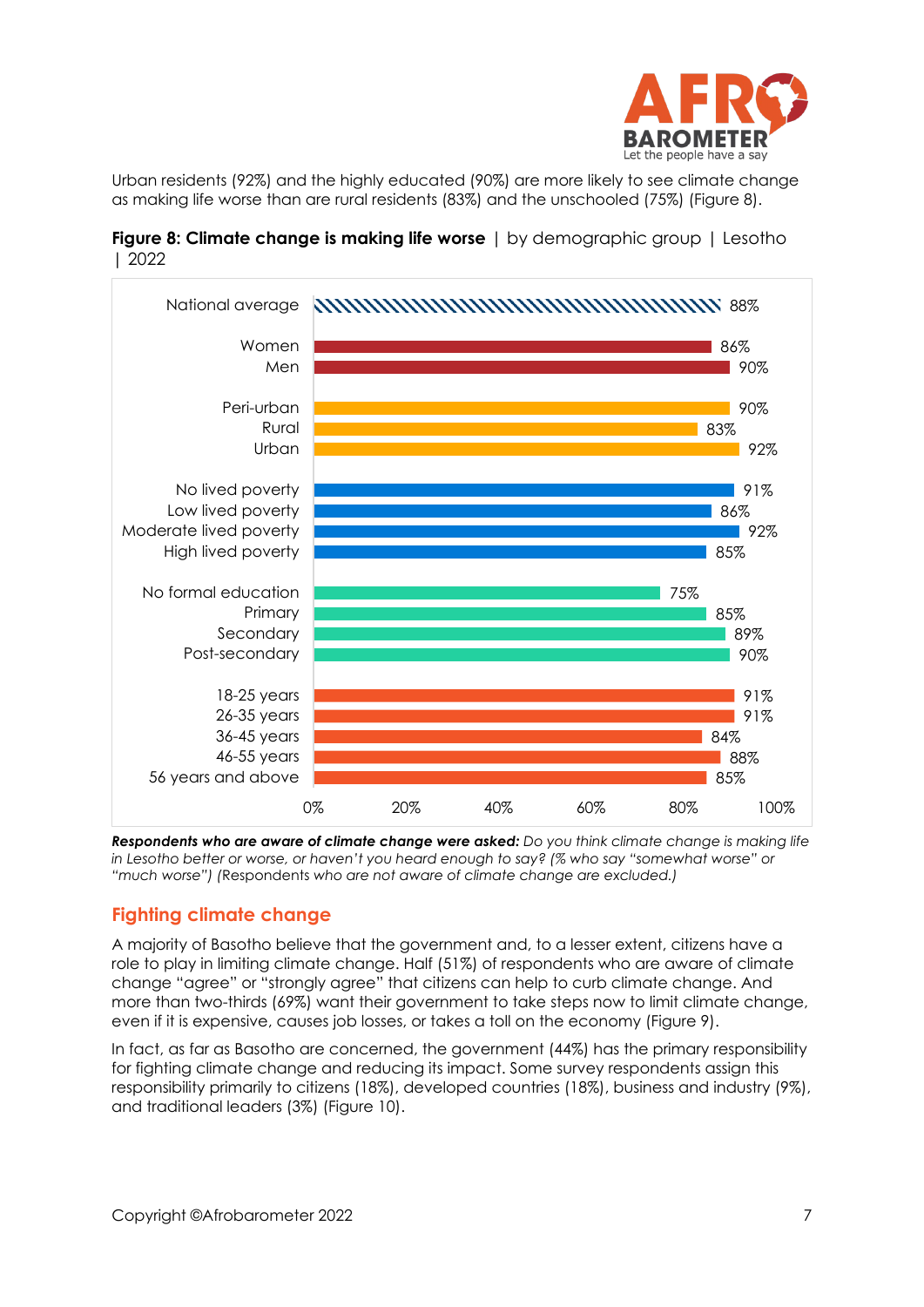



#### **Figure 9: Limiting climate change** | Lesotho | 2022

*Respondents who are aware of climate change were asked: For each of the following statements, please tell me whether you disagree or agree:*

*Ordinary Basotho can play a role in limiting climate change.*

It is important for our government to take steps now to limit climate change in the future, even if it *is expensive or causes some job losses or other harm to our economy.*

*(Respondents who are not aware of climate change are excluded.)*

#### **Figure 10: Who has primary responsibility for limiting climate change?** | Lesotho | 2022



*Respondents who are aware of climate change were asked: Who do you think should have primary responsibility for trying to limit climate change and reduce its impact? (Respondents who are not aware of climate change are excluded.)*

Are stakeholders doing enough to limit climate change? Respondents answer with a resounding "no." Only small minorities say the government (7%), developed countries (7%), business and industry (10%), and citizens (21%) are making enough of an effort to fight climate change (Figure 11). Large majorities believe more needs to be done, including more than seven in 10 who say the government (73%) and developed countries (71%) need to do "a lot more."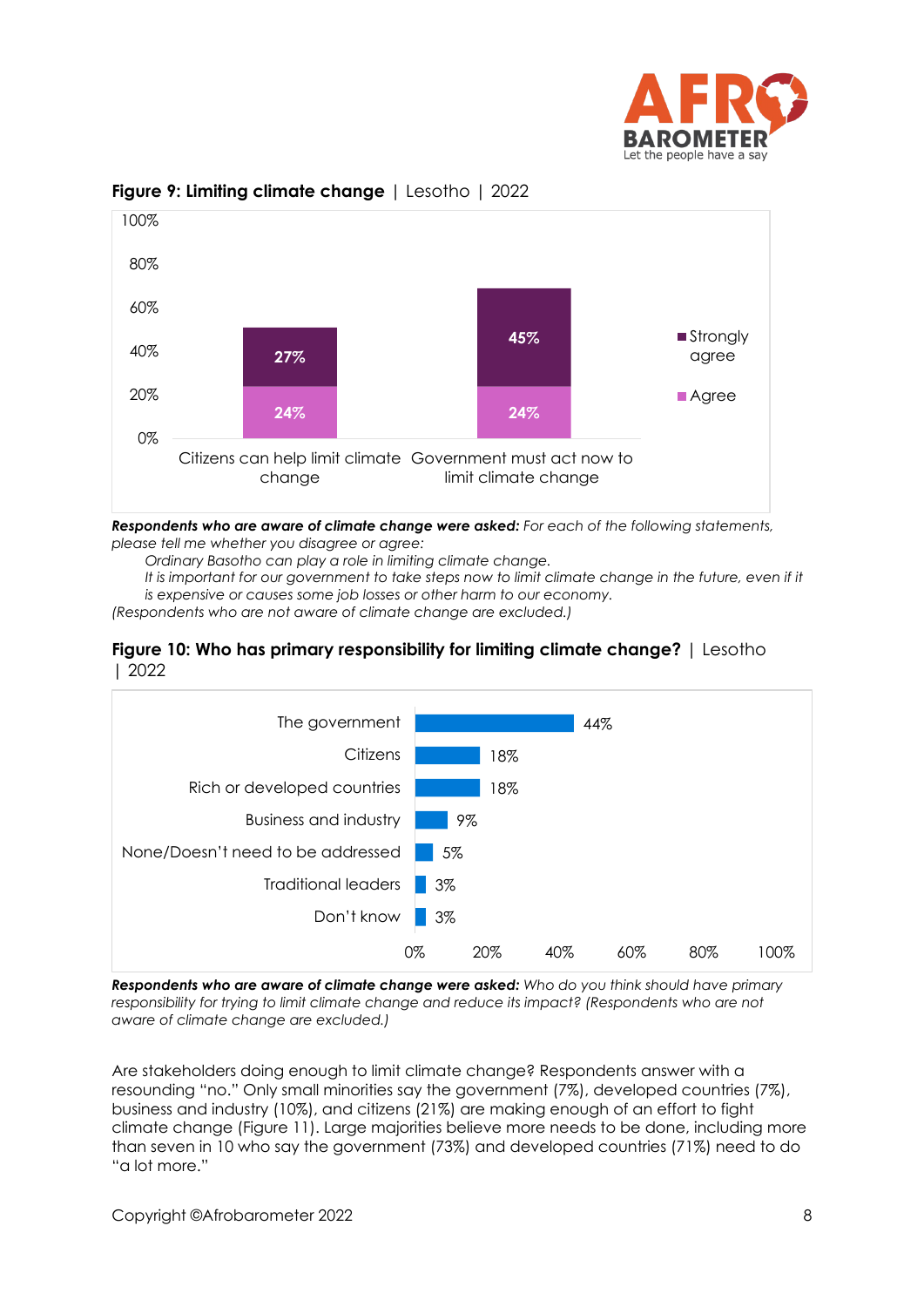



**Figure 11: Are stakeholders doing enough to limit climate change?** | Lesotho | 2022

*Respondents who are aware of climate change were asked: Do you think each of the following are doing enough to limit climate change, or do they need to do more, or haven't you heard enough to say? (Respondents who are not aware of climate change are excluded.)*

When asked to assess how well the government is addressing the problem of climate change, only 14% of all survey respondents describe the government's performance as "fairly" or "very" good, while two-thirds (67%) give the government a failing grade on this issue (Figure 12).

Negative assessments of the government's performance on climate change are particularly common among urban residents (73%), citizens with at least a secondary education (74%- 76%), and middle-aged respondents (72%-74%).

> Do your own analysis of Afrobarometer data – on any question, for any country and survey round. It's easy and free at www.afrobarometer.org/online-data-analysis.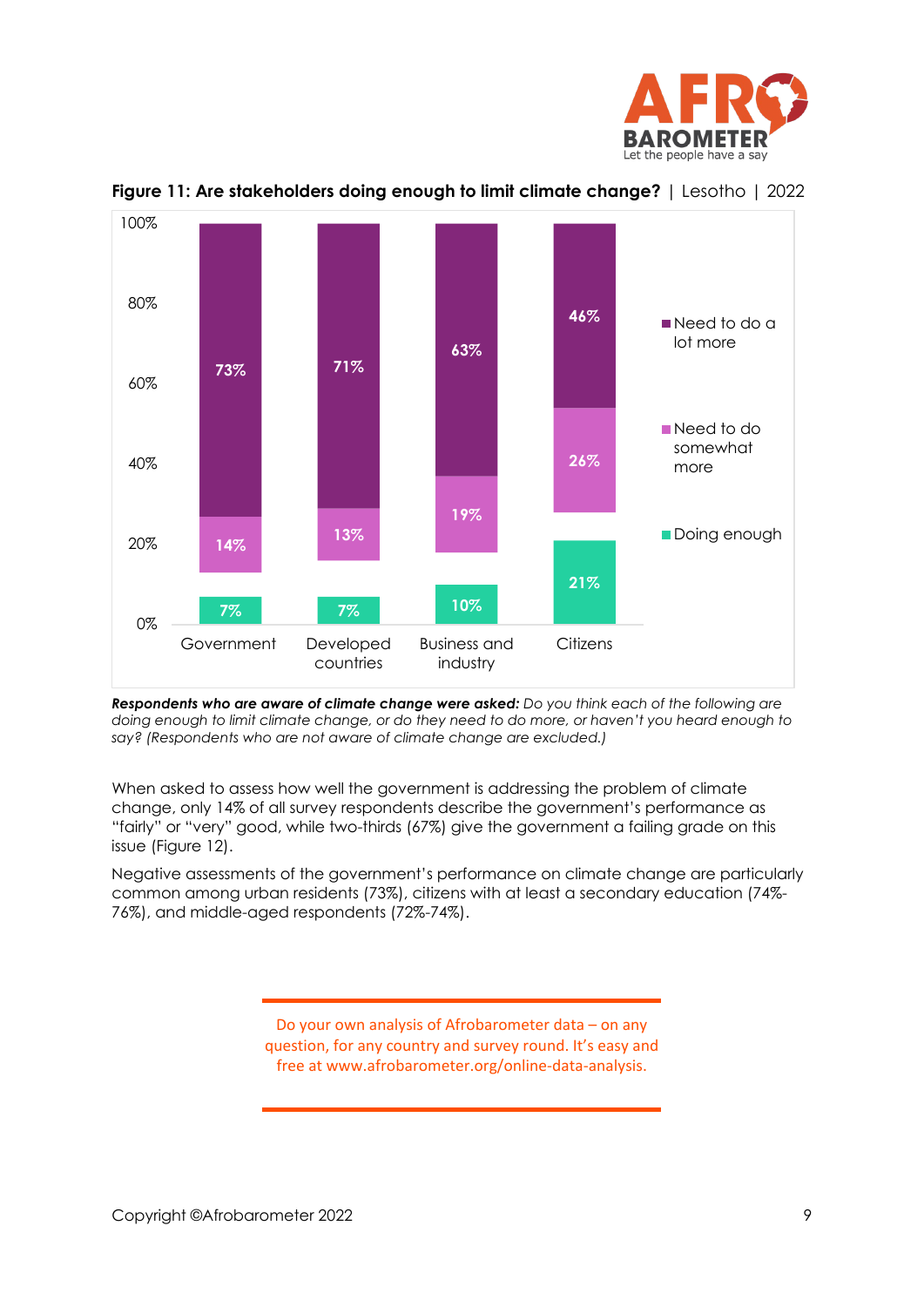





*Respondents were asked: How well or badly would you say the current government is handling the following matters, or haven't you heard enough to say: Addressing the problem of climate change?*

# **Conclusion**

Basotho who have heard of climate change overwhelmingly call for greater action by the government, developed countries, and business and industry to fight it, even if doing so takes a toll on the economy.

But most Basotho are still unaware of the phenomenon. This calls for intensified efforts to educate the population, whose support will be needed for climate change prevention and mitigation policies to succeed.